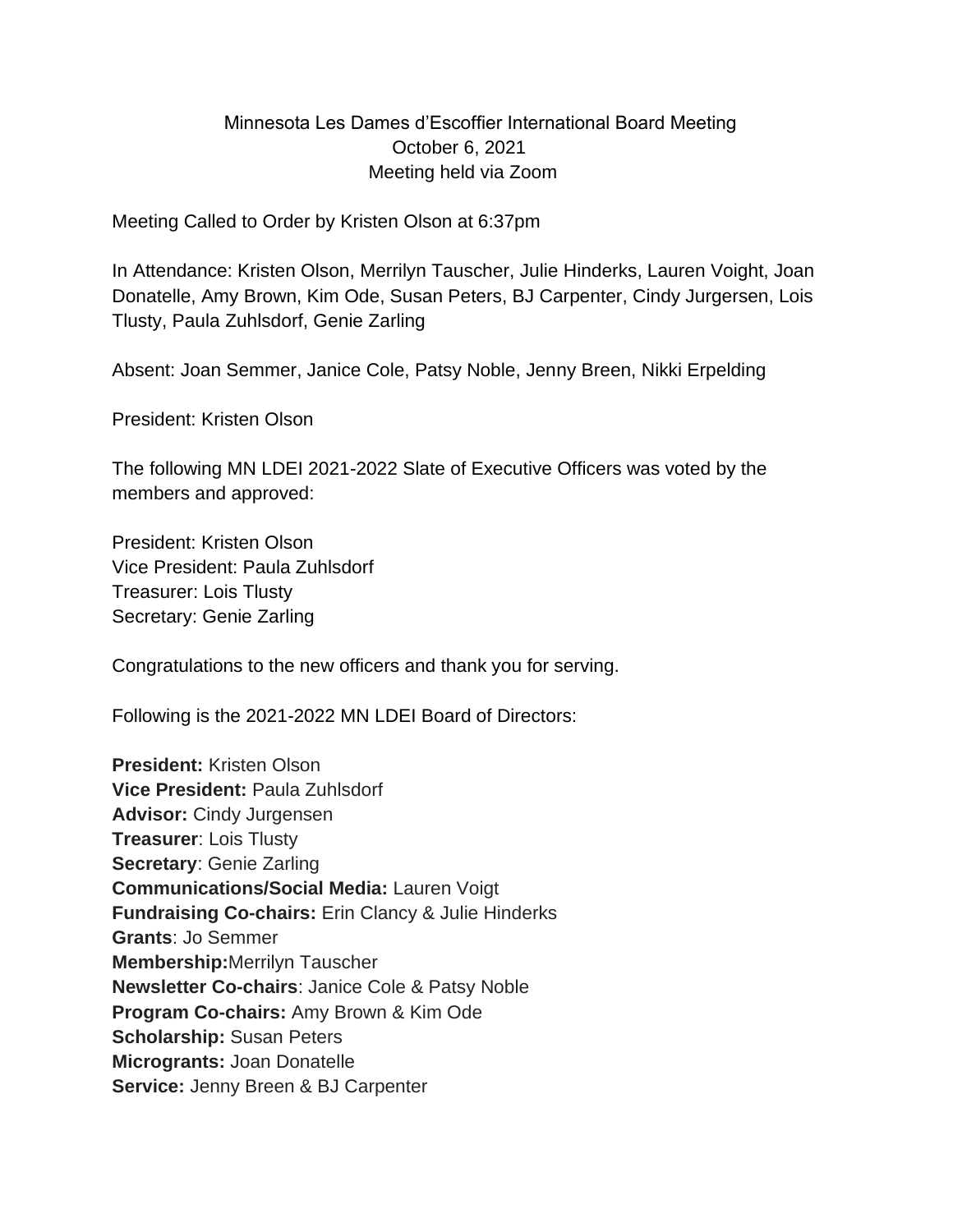**Diversity, Equity, and Inclusion Co-chairs:** Nikki Erpelding & Cindy Jurgensen

Kristen commented on the successful Annual Meeting and how great it was to see everyone. Please feel free to reach out to her if the need arises.

Vice-President : Paula Zuhlsdorf

Paula had no report. She is happy to be on the Board as Vice President. She is looking forward to supporting other Board members so please ask her if you need help.

Treasurer's Report: Lois Tlusty

As of October 1, 2021, we have \$32,342.68 in the checking account.

The last invoice was received for fiscal 2020-21 and so the Budget and Finance Statement which will be completed and filed.

We have a balanced 2020-21 budget plus additional income to replace the \$11,000 we used from the checking account in 2019-20 due to canceling the Dame It! fundraiser. We were able to achieve this due to the success of the mini fundraisers, program expenses less than income and several grants and monetary donations.

The committee have suggested the following for the 2021-2022 budget:

- Scholarship (Susan Peters): \$5,000
- Microgrant (Joan Donatelle): \$1,500
- · Membership (Merrilyn Tauscher): \$300

· Fundraising (Julie Hinderks): It was suggested that Fundraising would have a profit of \$25,000-\$30,000 with expenses of \$15,000. Lois will start with the \$25,000 profit which Julie and Erinc can change within the next week or two if necessary.

Lauren Voigt will provide the budgeted amount for Communication/Social Media. Last year we budgeted \$250 for social media. Lauren said she will think about possible expenses for the Holiday Box and Dame It! Kim Ode and Amy Brown will provide Program income/expenses. Lois is aiming for a balanced budget and mentioned that maybe we can revisit money to give out if we make more money.

She will work with President Kristen Olson to complete the 2021-2022 budget and submit it to the board for approval.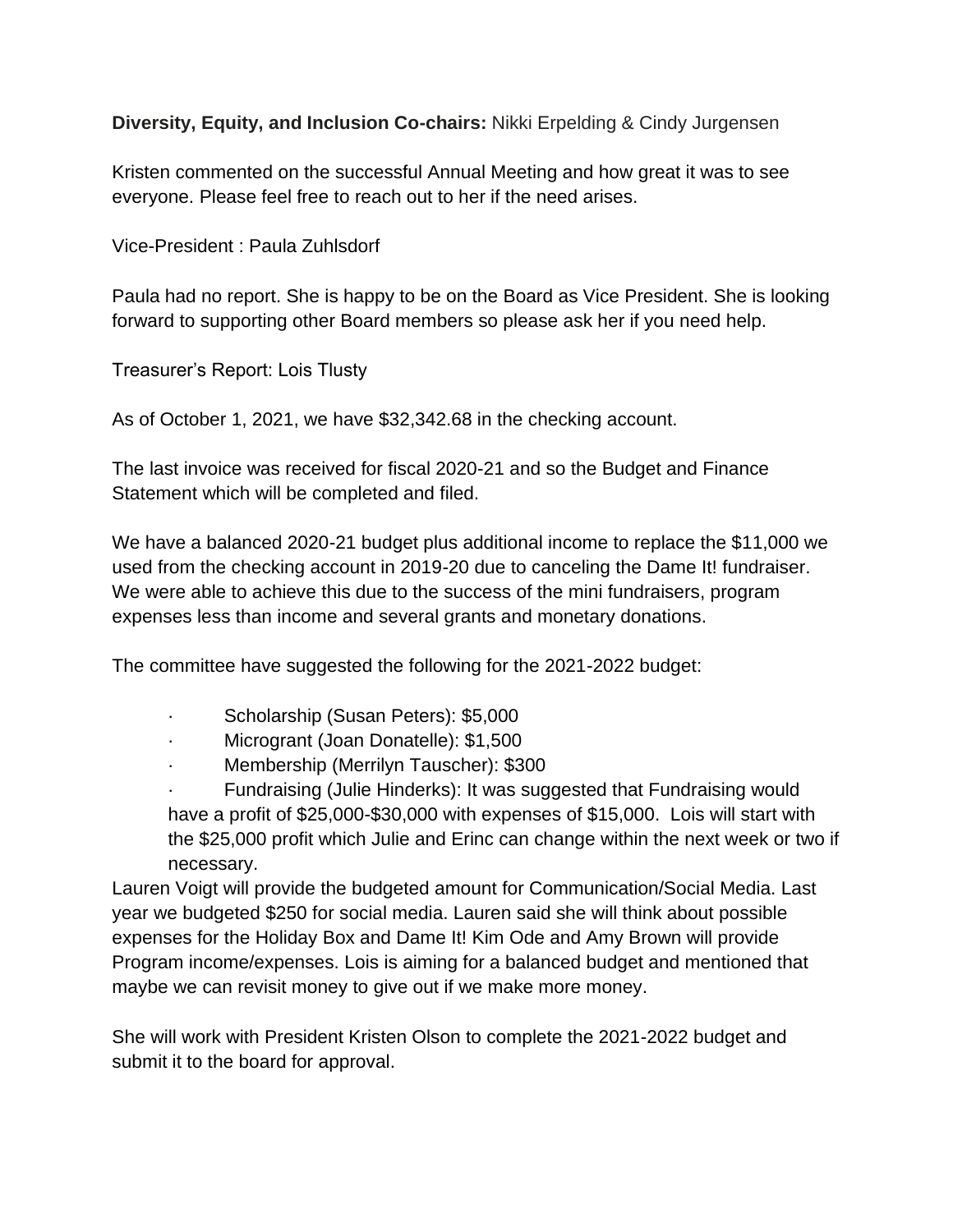Joan Donatelle suggested that we put money into promotion for scholarship, membership and microgrants. It's a great time to expand and will reflect better on us when applying for grants.

Secretary's Report: Genie Zarling

The Minutes from the Board Meeting on August 25, 2021 were approved online by all members.

Genie asked that Committee Chairs with detailed reports email them to her ahead of time before future Board meetings.

Committee Reports:

Grants: Joan Semmer Joan was absent. No report was provided.

Membership: Merrilyn Tauscher

Currently we have 46 members, 7 members did not renew for various reasons. Everyone should have received an email asking for updates to the directory. Please respond by Sunday if you have corrections or additions. Cindy will help Merrilyn with the updates before the information is sent to Tanya. She asked us to think about ideas for new members, mentioning how she reached out to Lisa from Lucky Street at the Annual Meeting. She also updated access to the Chapter Facebook page. Kristen encouraged everyone to share their Instagram feeds in the directory.

Fundraising: Julie Hinderks

Julie and Erin met with Cindy to learn what worked and what didn't during the pandemic. They want to ensure that fundraising is profitable. Erin is out of the country but reached out to Liz and Nikki about the Holiday Boxes. Julie had a debriefing session with Janice, Meredith and Kristen about Dame It! 2022 and the Holiday Boxes. With all the changes in the world will Dame It! be as profitable as in past years? Their goal is to lock down the event space and date, possibly the end of April or early May. Wine glasses for the event are ready to go and in storage in Cindy's basement.

Social Media and Communications: Lauren Voigt

Lauren did not have a lot to report. She was super happy to learn that social media accounts will be added to the directory. Her goal is frequent posting and would like more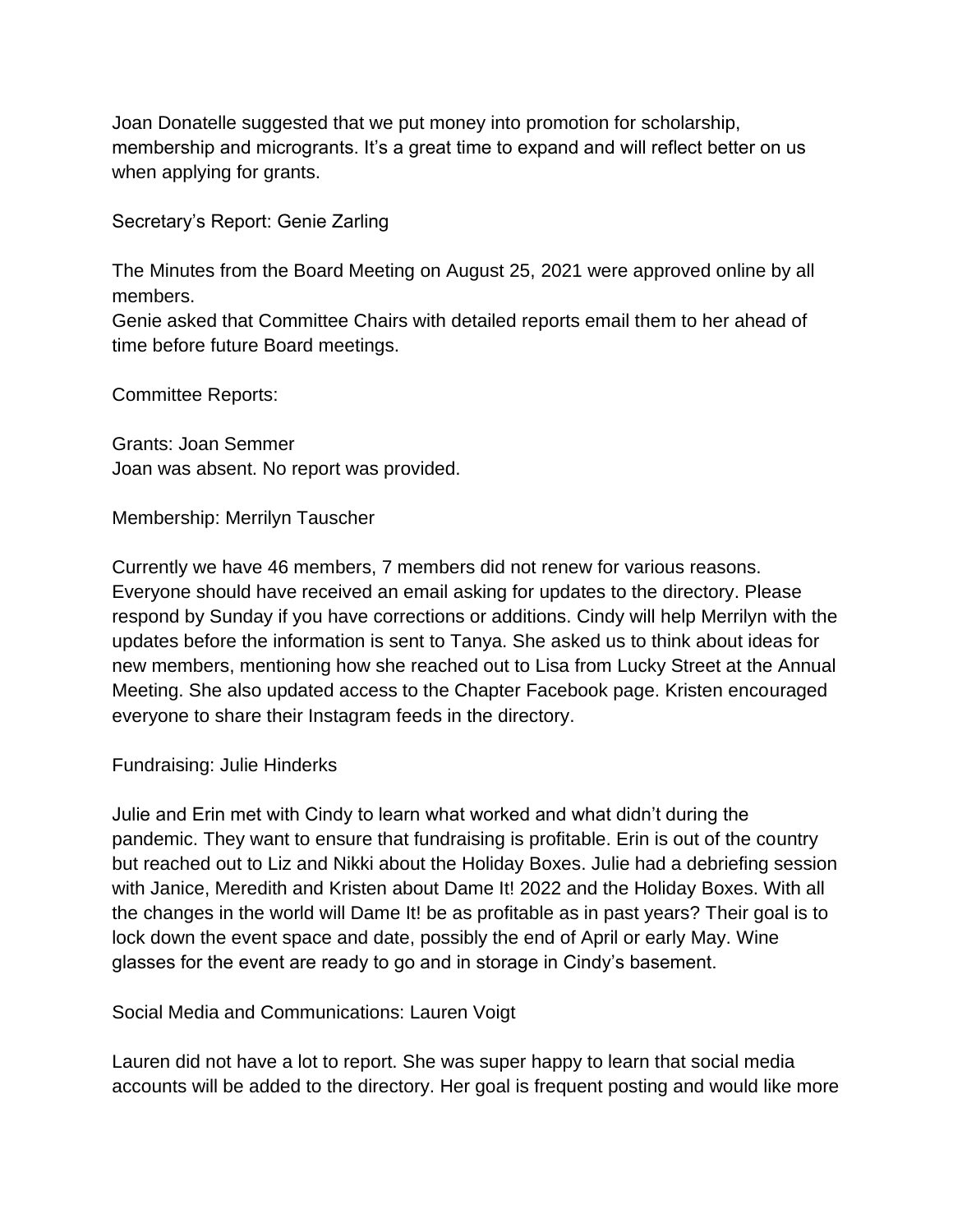content from members. She suggested adding a "sign up to hear more from us" button on the website. Social media and its role in promoting events and fundraisers was discussed.

#### Microgrants: Joan Donatelle

Joan reported that we only gave out one microgrant last year. It was hard to get people to apply because they were so busy but she thought it would be easier this year. She has requested \$1500 for three \$500 microgrants. She sees microgrants as an opportunity to get our name out in the community, a way to convey who we are and what we do, and a line to mentoring and membership. She is glad to be involved and is looking forward to making personal connections.

# Programs: Amy Brown and Kim Ode

There should be an Evite in everyone's mailbox for the October 28th meeting with Rick Nelson from the StarTribune. Rick wants to answer questions and would prefer not to "drone on". Kim will facilitate the discussion.

They have selected most of the meeting topics and locations for the rest of the year with a few dates TBD.

November~ Saturday Morning Coffee Klatch featuring a Social Media panel. This will be the only ZOOM meeting of the year.

December~ Holiday Party at Joan Semmer's.

January~ A"non-meeting"meeting at Open Arms. They are accepting groups of 8-12 volunteers, perhaps we can fill 2 shifts. Sign up will be first come, first served. February~ Rose MeGee.

March~LDEI Table Talk or an event at a new restaurant.

April~ Dame It! 2022

Options they are considering for the summer are a tour of the Hmong market and an Urban Roots event. Someone mentioned that Dorothy Stainbrook hosts an Heirloom Tomato Fest.

Newsletter: Janice Cole and Patsy Noble

Neither Janice or Patsy were able to attend. They sent the following report:

We are looking for ideas on how members could better network. Members can reply directly to Janice or me.

How can we boost sharing our professional connections, experience, and developing work? One option is to ask members to send quick updates as to what's happening in